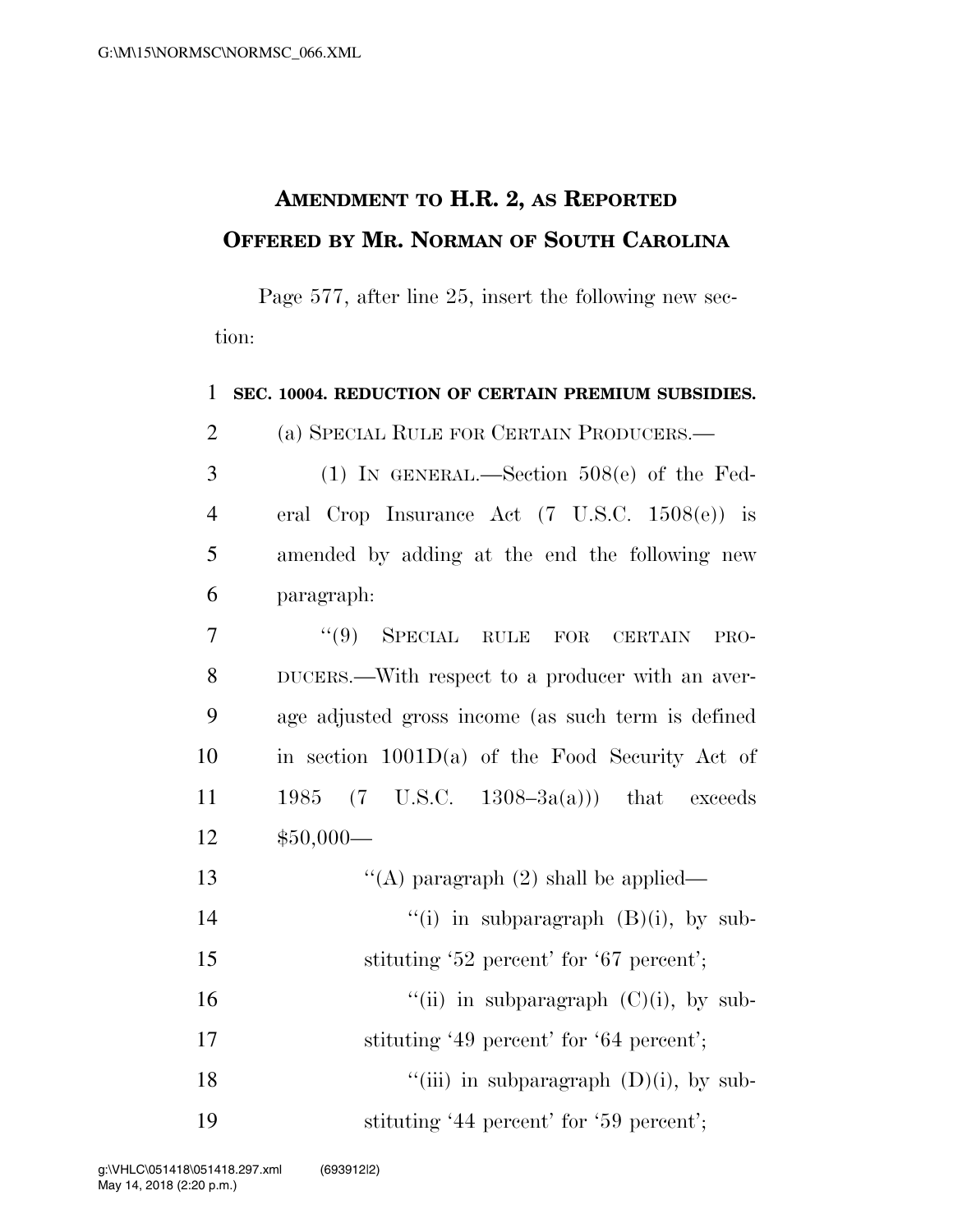2

| $\mathbf{1}$   | "(iv) in subparagraph $(E)(i)$ , by sub-     |
|----------------|----------------------------------------------|
| $\overline{c}$ | stituting '40 percent' for '55 percent';     |
| $\mathfrak{Z}$ | "(v) in subparagraph $(F)(i)$ , by sub-      |
| $\overline{4}$ | stituting '33 percent' for '48 percent';     |
| 5              | "(vi) in subparagraph $(G)(i)$ , by sub-     |
| 6              | stituting '23 percent' for '38 percent'; and |
| $\overline{7}$ | "(vii) in subparagraph $(H)(i)$ , by sub-    |
| 8              | stituting '50 percent' for '65 percent';     |
| 9              | "(B) paragraph $(6)$ shall be applied—       |
| 10             | "(i) in subparagraph $(A)(i)$ , by sub-      |
| 11             | stituting '44 percent' for '59 percent';     |
| 12             | "(ii) in subparagraph $(B)(i)$ , by sub-     |
| 13             | stituting '40 percent' for '55 percent';     |
| 14             | "(iii) in subparagraph $(C)(i)$ , by sub-    |
| 15             | stituting '34 percent' for '49 percent'; and |
| 16             | "(iv) in subparagraph $(D)(i)$ , by sub-     |
| 17             | stituting '29 percent' for '44 percent'; and |
| 18             | "(C) paragraph $(7)$ shall be applied—       |
| 19             | "(i) in subparagraph $(A)(i)$ , by sub-      |
| 20             | stituting '44 percent' for '59 percent';     |
| 21             | "(ii) in subparagraph $(B)(i)$ , by sub-     |
| 22             | stituting '40 percent' for '55 percent'; and |
| 23             | "(iii) in subparagraph $(C)(i)$ , by sub-    |
| 24             | stituting '36 percent' for '51 percent'.".   |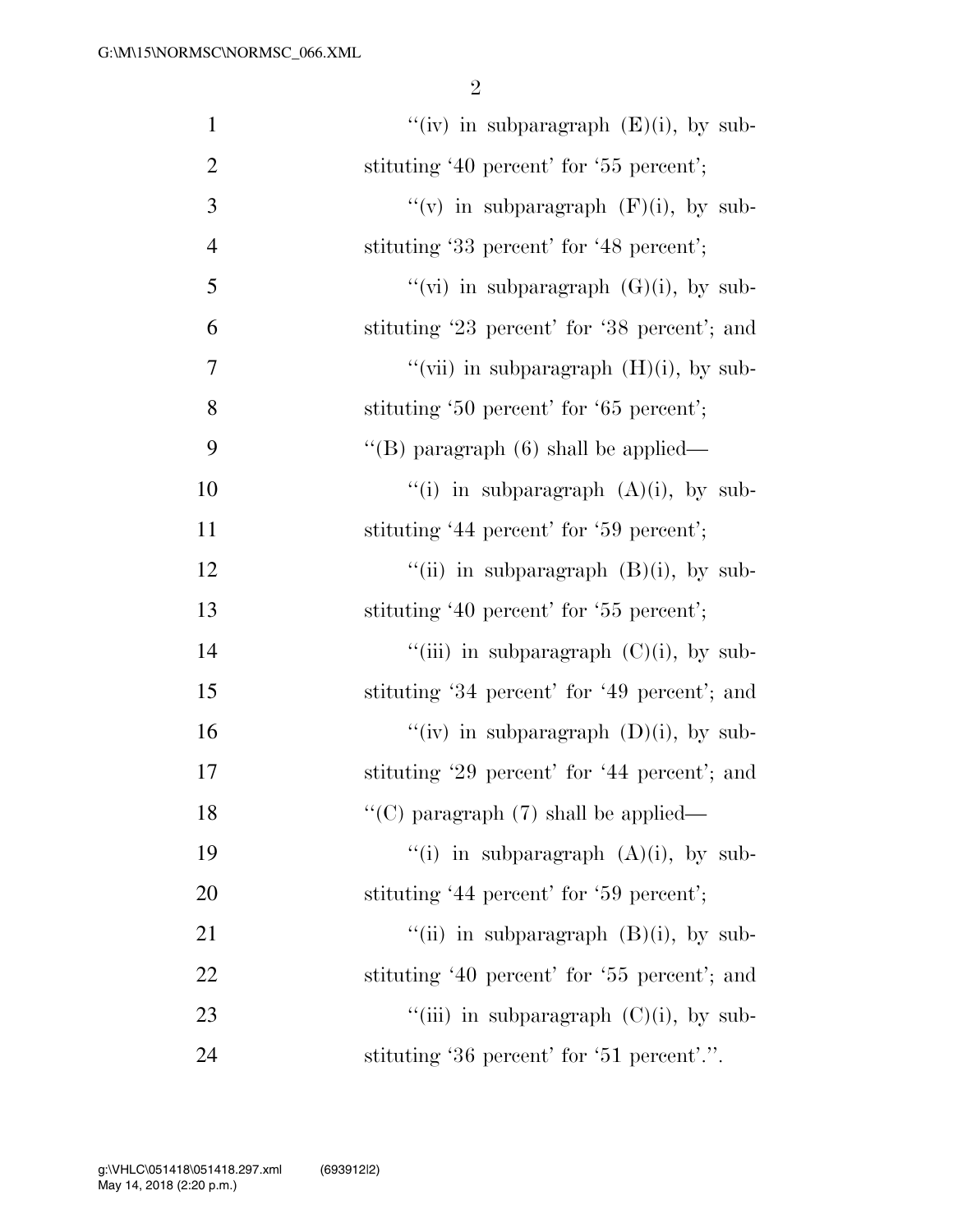| $\mathbf{1}$   | (2)<br>CONFORMING AMENDMENTS.-Section                       |
|----------------|-------------------------------------------------------------|
| $\overline{2}$ | $508(e)$ of the Federal Crop Insurance Act (7 U.S.C.        |
| 3              | $1508(e)$ , as amended by paragraph $(1)$ , is further      |
| $\overline{4}$ | amended—                                                    |
| 5              | $(A)$ in paragraph $(2)$ , by striking "and                 |
| 6              | $(7)$ " and inserting " $(7)$ , and $(9)$ ";                |
| 7              | $(B)$ in paragraph $(6)$ , by striking "para-               |
| 8              | graph $(4)$ " and inserting "paragraphs $(4)$ and           |
| 9              | $(9)$ "; and                                                |
| 10             | $(C)$ in paragraph $(7)$ , by striking "para-               |
| 11             | graph $(4)$ " and inserting "paragraphs $(4)$ and           |
| 12             | $(9)$ ".                                                    |
| 13             | (b) REDUCTION OF STACKED INCOME PROTECTION                  |
| 14             | PLAN FOR PRODUCERS OF UPLAND COTTON.—                       |
| 15             | (1)<br>SPECIAL RULE FOR<br><b>CERTAIN</b><br>PRO-           |
| 16             | DUCERS.—Section 508B of the Federal Crop Insur-             |
| 17             | ance Act (7 U.S.C. 1508b) is amended by adding at           |
| 18             | the end the following new subsection:                       |
| 19             | "(g) SPECIAL RULE FOR CERTAIN PRODUCERS.—                   |
| <b>20</b>      | With respect to a producer with an average adjusted gross   |
| 21             | income (as such term is defined in section $1001D(a)$ of    |
| 22             | the Food Security Act of 1985 (7 U.S.C. 1308–3 $a(a))$ )    |
| 23             | that exceeds $$50,000$ , subsection (d)(1) shall be applied |
| 24             | by substituting '65 percent' for '80 percent'.".            |